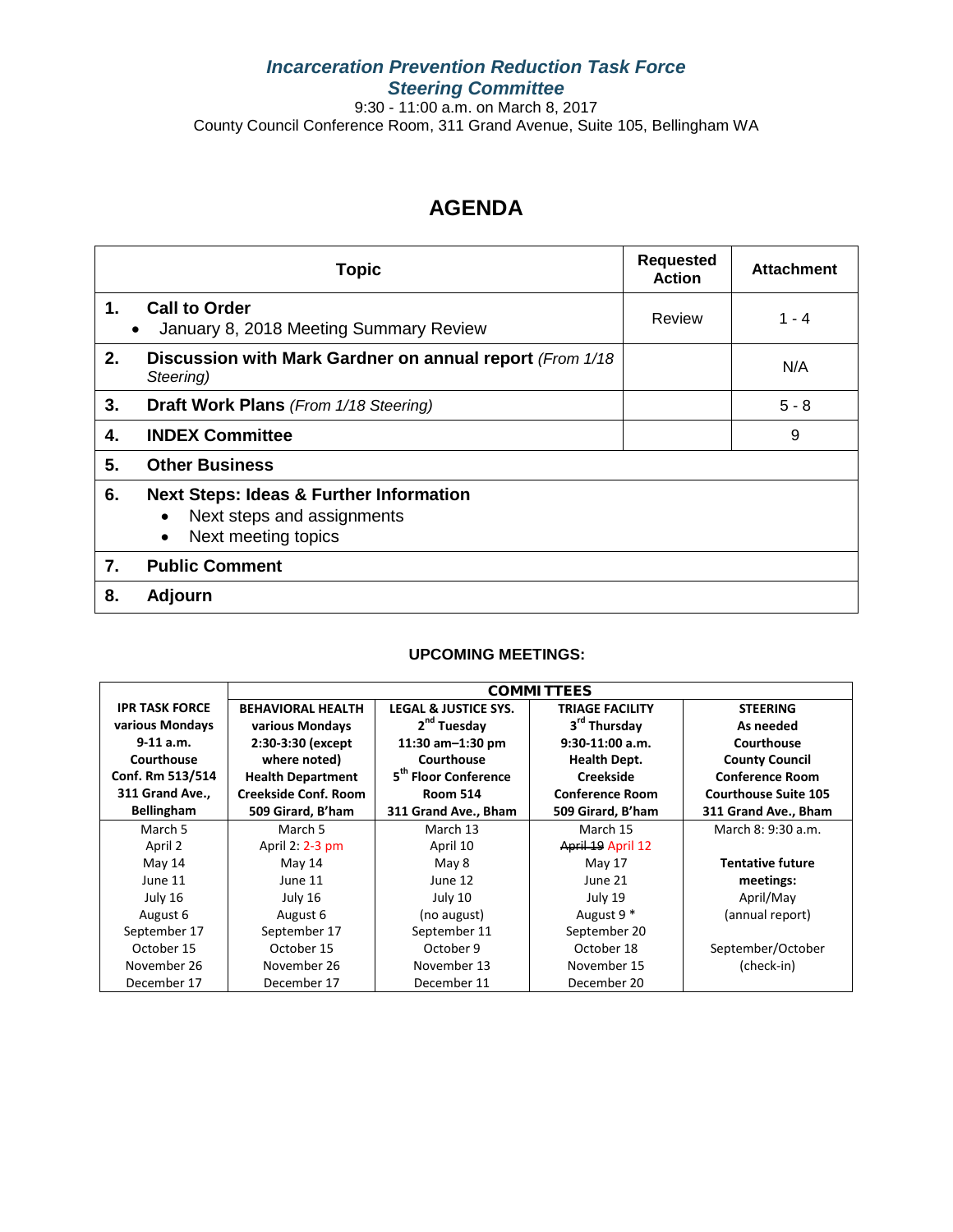### **1. Call To Order**

Committee Member Tyler Schroeder called the meeting to order at 9:36 a.m. in the County Council Conference Room, 311 Grand Avenue, Suite 105, Bellingham.

Members Present: Jill Bernstein, Barry Buchanan, Todd Donovan, Stephen Gockley, Jack Hovenier, Tyler Schroeder, Anne Deacon, Chris Phillips

Members Absent: None

### **2. New Year Business**

Bernstein welcomed Todd Donovan and Barry Buchanan and explained the function of the Steering Committee.

Committee members discussed the Steering Committee purpose and history; the Task Force expenditure policy; the source of the Task Force funds for 2018; the requirements of the Steering Committee chair; the Steering Committee meeting schedule in 2018; finding someone to write the Task Force's annual report, which is due in June 2018;

The members concurred to schedule quarterly meetings on Thursdays from 9:30 a.m. to 11:00 a.m., with a meeting in May to coordinate the annual report and September to discuss the County's budget process.

Bernstein moved to appoint Todd Donovan as the Steering Committee Chair. The motion was seconded and carried unanimously.

The Committee reviewed the December meeting summary. There were no changes.

## **3. January 8 Task Force Work Session**

Committee members discussed forming a fourth subcommittee to address the criminal justice data needs, to be called the Information Needs and Data Exchange (INDEX) Committee, including:

- Current data sources from the Administrative Office of the Courts (AOC) Odyssey case management system and the Sheriff's Spillman system.
- Potential goals of the INDEX Committee:
	- o Bring all the stakeholders to the table to support the continuation of Odyssey for the court systems
	- $\circ$  Identify the ideal data, whether or not it's available currently, that the Task Force needs to look at on a regular basis to understand the issues and identify possible future paths
	- o Create consistent language of terms for the Task Force
	- $\circ$  Create a universal data set and agreed-upon set of facts to give credibility to the data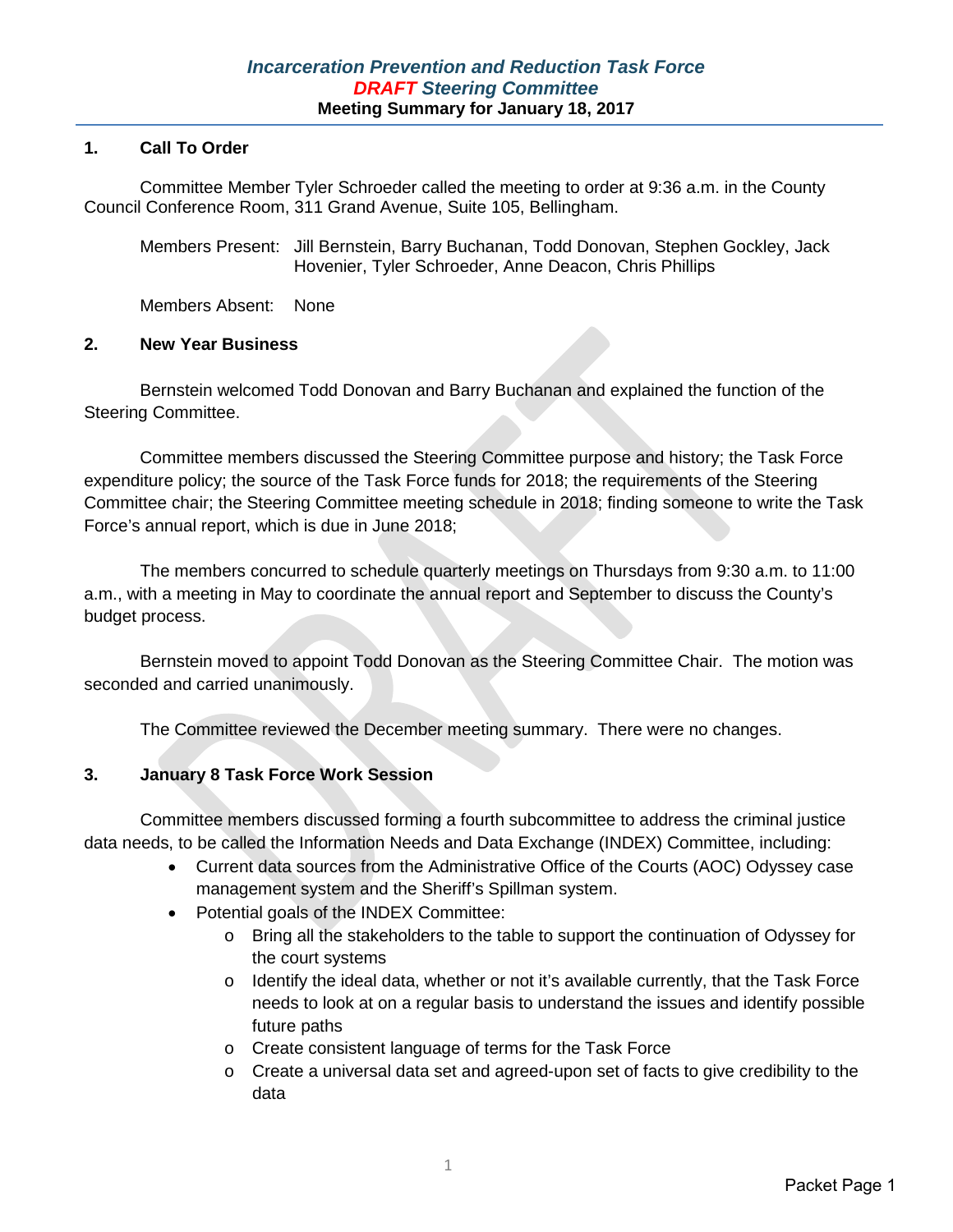# *Incarceration Prevention and Reduction Task Force DRAFT Steering Committee* **Meeting Summary for January 18, 2017**

- $\circ$  Create information that is easy for the public to understand, yet technical enough to involve the exchange of systems
- o Identify system needs for long-term data exchange and integration among the courts, jail, attorney offices, and behavioral health system
- o Identify the data they have currently and the data gaps
- o Start with the information they already have that can be consolidated, and identify what other information the Task Force needs to produce a quarterly report. Also technical people to work on record management system on how to continue to collect data and integrate data systems.
- o Identify for the public the type of data that doesn't exist.
- o Connecting with the Health Department's Ground-level Response and Coordinated Engagement (GRACE) project.
- The County's past effort at data coordination through WENET, the Prosecutor's record management system.
- Potential members if the INDEX Committee including Task Force and non-Task Force members:
	- o Tyler Schroeder, County Executive's Office and Task Force Member
	- o Raylene King, Blaine Municipal Court Administrator and Task Force Member
	- o Darlene Peterson, Bellingham Municipal Court Administrator and Task Force Member
	- o Bruce Van Glubt, District Court Administrator
	- o Dave Reynolds, Superior Court Administrator
	- o Lt. Caleb Erickson, Sheriff's Office
	- o A representative from the Prosecutor's Office
	- o A representative from the Public Defender's Office
	- o A representative from the Lummi Nation
	- o A representative from the Health Department

Committee members discussed transitioning the Triage Facility Committee from review of construction to operations to incorporate behavioral health services, including the front door and back door services.

Committee members also discussed the results of the January 8 Task Force planning meeting, including:

- The Legal and Justice Systems Committee priority for creating a pretrial risk assessment and pretrial services unit.
- They process of completing a survey in preparation for the planning meeting
- How the Task Force or County Council will prioritize which new programs to fund
- Engaging in cost-benefit analyses
- The procedure for creating and assigning members to the committees
- The process for developing the 18-month work plan
- Whether the Behavioral Health Subcommittee is working on the GRACE Project
- The benefit of a citizen task force when creating a program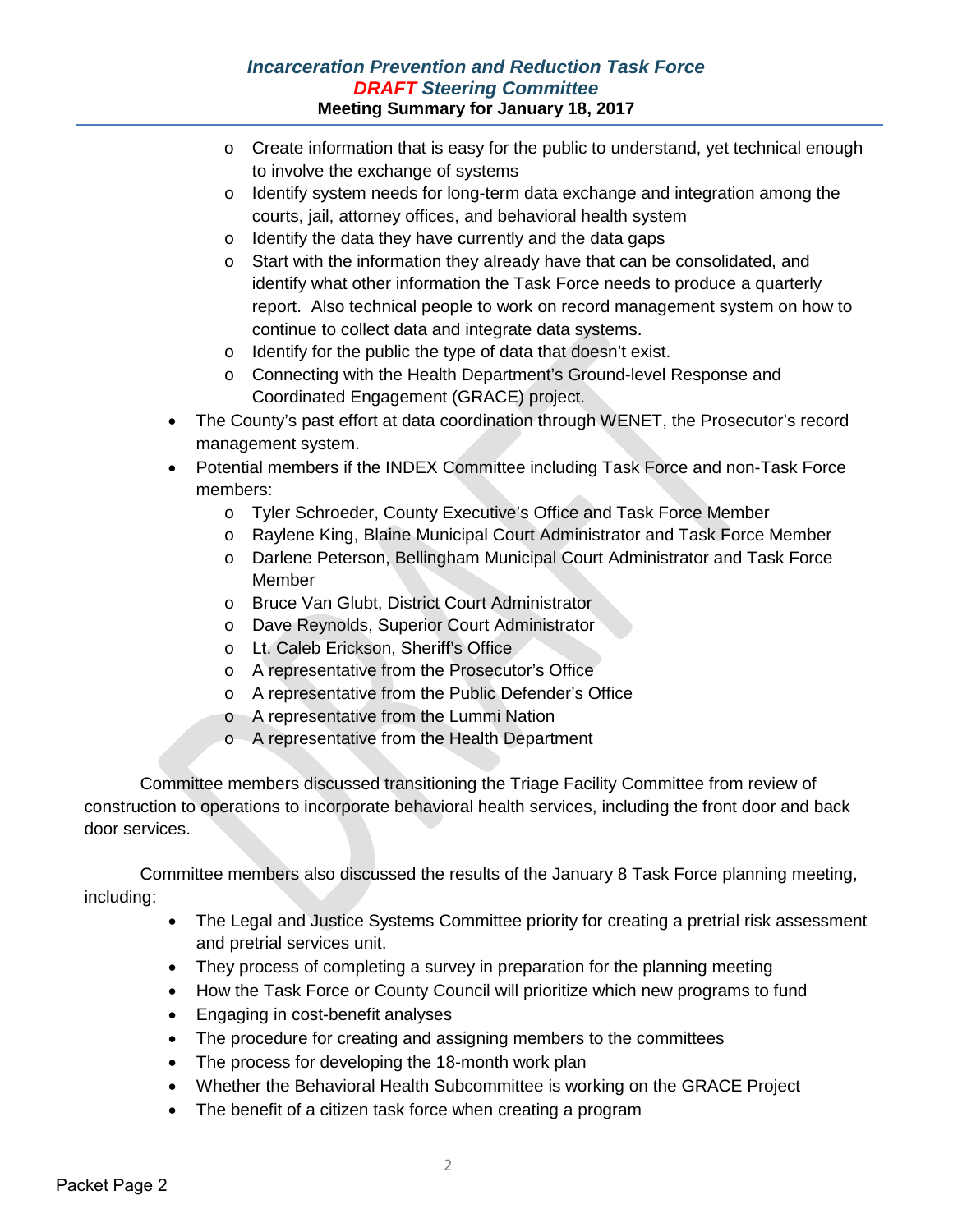# *Incarceration Prevention and Reduction Task Force DRAFT Steering Committee* **Meeting Summary for January 18, 2017**

• Having a discussion at the Steering Committee after the March meeting to consider whether they need restructure the committees.

The Committee concurred to amend the Conclusion and Next Steps section of the draft planning summary:

"The Steering Committee was charged with the responsibility of developing a recommendation for the Task Force for how to proceed. In developing a recommendation, the Steering Committee will consult with key informants familiar with current data collection activities. Tyler Schroeder offered to help lead this effort, with Joy Gilfillan and Irene Morgan expressed strong interest in assisting.

The group thanked Ken Mann for his service, and the Co-chairs and facilitator for organizing the planning session. Next steps will include:

 Facilitator will prepare Report from today's session The Steering Committee will use this report along with reports from Committees to propose a work plan for approval at an upcoming regular meeting. Committees shall use this report, review their charges as outlined in their statements of work, and review their current goals in submitting their proposed work plan and goals to the Steering Committee. Steering Committee will use this Report to prepare an 18 month Plan for approval at February Meeting, in close communication with Committees. Committees will refine their work plans and bring back to Task Force for approval Mar/April"

Hovenier moved to recommend approval of the Planning Summary as amended to the full Task Force. The motion was seconded and carried unanimously.

# **4. Task Force responsibilities going forward**

The Committee discussed having the Task Force committees review their statements of work at their February meetings and revise according to the planning session results. Committees shall incorporate any other priorities not included in the Vera Institute report. The Task Force will review the revised statements of work and proposed work plans in March. After the March Task Force meeting, the Steering Committee will meet to finalize the 18-month work plan, considering budget needs and requirements, an annual plan, and an 18-month plan.

The Committee discussed identifying someone to work with the Task Force to write the annual report.

## **5. Other Business**

Hovenier reported on Task Force member requests for clarifying the process by which their proxies participate in meetings.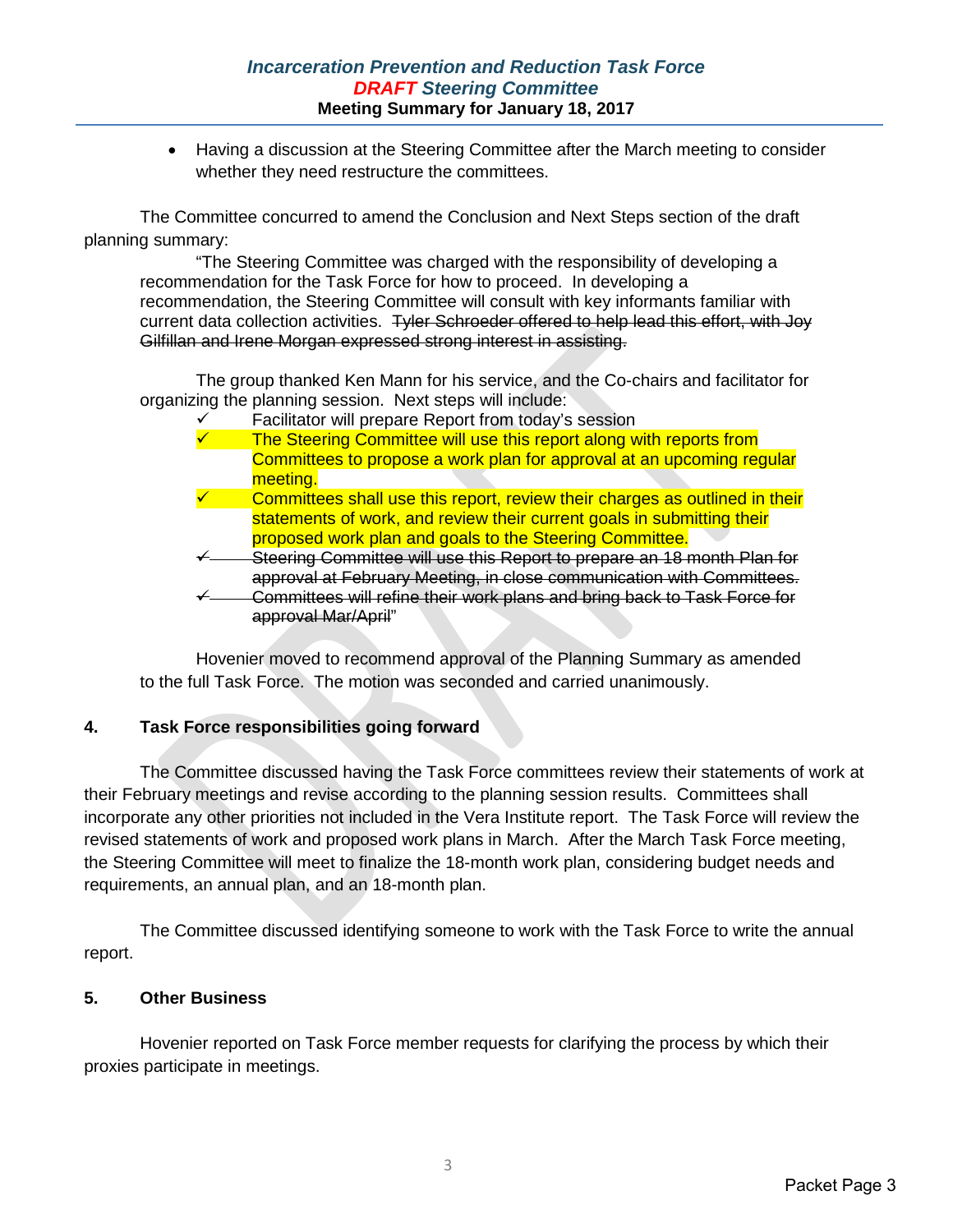# *Incarceration Prevention and Reduction Task Force DRAFT Steering Committee* **Meeting Summary for January 18, 2017**

Committee members discussed amending the Rules of Order:

- Define when proxies can participate
- Allow Task Force members to participate in multiple committee assignments through assigning proxies to be independent members of the committees.
- Differentiating between stakeholders and those with technical expertise

Hovenier moved to recommend that the Task Force amend the Task Force Rules of Order, "Any Task Force member is encouraged to choose a proxy to represent them for any regular or special full Task Force or committee meeting. Proxies shall not represent any Task Force member if the Task Force member is present. Any Task Force member may request that the Task Force approve a proxy to permanently represent them on a subcommittee to which they are not assigned." Councilmember Donovan may refine the language of the motion as necessary. The motion was approved by general consent.

## **6. Next Steps: Ideas & Further Information**

Bernstein stated she would like to add a regular agenda item to the Task Force agenda for reports on status and success. Two recent successes include the hiring of a half-time employee for Drug Court at the urging of the Task Force and the hiring of a mental health specialist deputy in the Sheriff's Office.

Assignments include the formation of the new committee and reaching out to Mark Gardner, City of Bellingham, to possible author the annual report.

Committee members discussed the efforts to create a consumer focus group and a victim focus group:

- There hasn't been agreement on the cost of a focus group and how formal and technical the focus group would be.
- Current consumer representatives in the form of the Public Defender's Office representative, Ms. Bernstein as a former criminal attorney, and the two consumer representative positions on the Task Force.
- Defining what would be gained from the focus groups in order to decide what type of focus group would be useful.
- Focus groups not receiving a high rating in the planning meeting.

## **7. Public Comment**

There was no public comment.

#### **8. Adjourn**

The meeting adjourned at 11:13 p.m.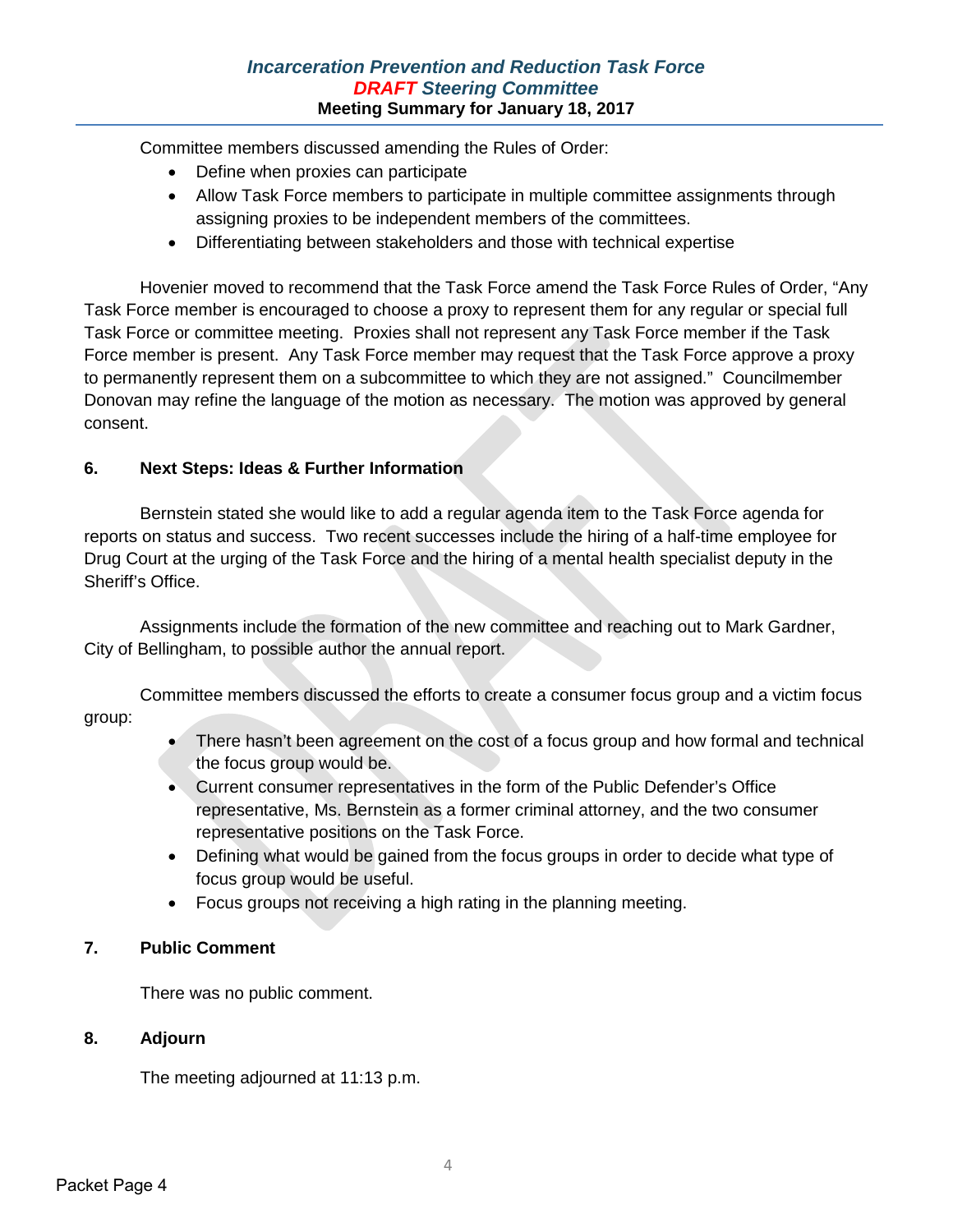# **LEGAL AND JUSTICE SYSTEMS AD HOC SUBCOMMITTEE Draft Work Plan items**

\_\_\_\_\_\_\_\_\_\_\_\_\_\_\_\_\_\_\_\_\_\_\_\_\_\_\_\_\_\_\_\_\_\_\_\_\_\_\_\_\_\_\_\_\_\_\_\_\_\_\_\_\_\_\_\_\_\_\_\_\_\_\_\_\_\_\_\_\_\_\_\_\_\_\_\_\_\_\_\_\_\_\_\_\_

Items from Vera Report Items from February 2018 committee meeting

Items from whiteboard brainstorming on May 2016 Miscellaneous items mentioned, from Clerk's **Notes** 

# **COMPLETED**

Social Workers in Public Defender's Office

• Support services for Public Defender's Office Voluntary in-custody work crew Modify the guidelines for jail alternatives Other?

#### **IN PROCESS (not prioritized)**

- 1. Adopt and validate a data-driven pretrial risk assessment system (13 dots)
- 2. Establish Regional Pre-trial monitoring services program to serve all Whatcom County Courts (13 dots)
	- Pretrial Case Management: Phone Call Reminders
	- Pretrial Case Management: Social Workers
	- Electronic home monitoring: Pretrial
	- Implement policies and procedures that will reduce number of bench warrants issued for FTAs (4 dots)
- 3. Expand book and release practices, including from police stations (addition: expand concept to include pre-arrest diversion) (2 dots)
	- Explore LEAD Program
- 4. Increase opportunities for people to resolve outstanding warrants (2 dots)
	- Law enforcement warrant ?? (new guidelines for this)
- 5. Develop mechanisms to prevent jail admissions for violations of probation/parole (2 dots)
	- Review probation violations
- 6. Facilitate opportunities for individuals to pay off fines assoc. with moving violations (1 dot)
	- Review strategies for reducing fines/interest
- 7. (NEW) Use EHM to facilitate improvements in Whatcom County (1 dot)
- 8. Explore how EH and EHM can reduce bench warrants (1 dot)
- 9. Analyze warrant data to understand the scope of the problem to target responses appropriately (also include in data considerations) (0 dots)
- 10.Changes in statutes regarding domestic violence treatment (scheduled for April with confirmation from Karen Burke)
- 11. Further implementation of restorative practices and their role in preventing incarceration
	- Place current programs on the restorative justice spectrum. See Moonwater presentation.
- 12.Consider deeper incarceration reductions on an interim basis due to upcoming jail remodel projects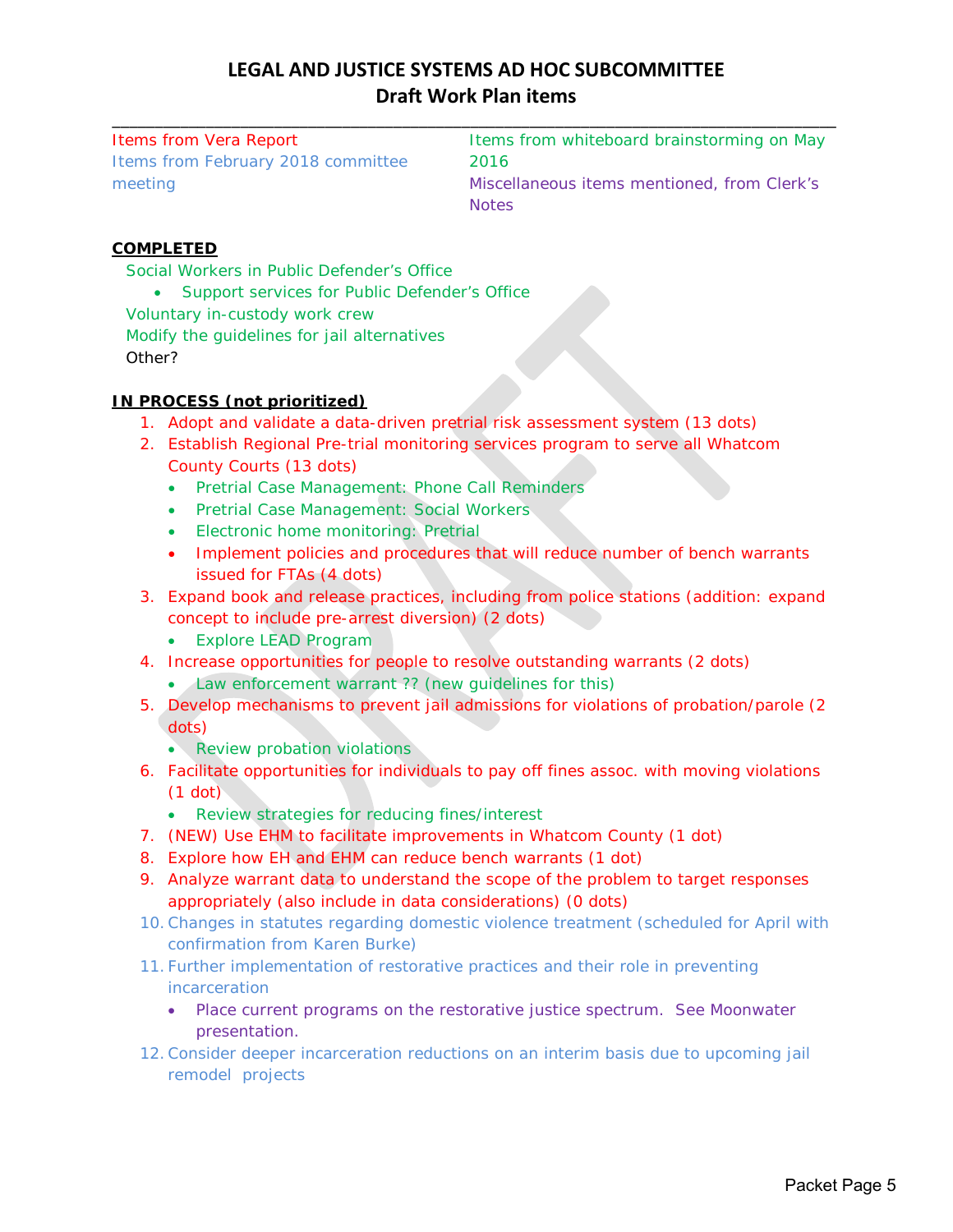# **LEGAL AND JUSTICE SYSTEMS AD HOC SUBCOMMITTEE Draft Work Plan Items**

\_\_\_\_\_\_\_\_\_\_\_\_\_\_\_\_\_\_\_\_\_\_\_\_\_\_\_\_\_\_\_\_\_\_\_\_\_\_\_\_\_\_\_\_\_\_\_\_\_\_\_\_\_\_\_\_\_\_\_\_\_\_\_\_\_\_\_\_\_\_\_\_\_\_\_\_\_\_\_\_\_\_\_\_\_

13. Need to reduce trend of new felonies committed soon after release. Review release decisions

14.Reentry support

- Re-entry services
- Connections to community services
- Community resource sheet for defendants
- Ease of entry for behavioral health services
- 15. Update on District Court from Bruce Van Glubt
- 16. Expand drug court

#### **DISCUSSED, NO ACTION TAKEN**

Better transportation for court clients Good Time ratio Better use of jail alternatives / Division Street Resources Licensing Program Electronic home monitoring: Post-trial Electronic home monitoring: Use of private EHM providers System changes (i.e. when people are evaluated for alternatives): In-custody mental health & chemical dependency evaluations Courthouse jail alternatives screening kiosk

#### **NOT DISCUSSED**

On demand out of custody D & A (drug & alcohol) evaluations Review bail standards and amounts Review Spokane's SMHA Justice Programs Portability court

- Portability Court and weekend telephone hearings: it's benefits and problems More charge-specific diversion programs
- Decriminalization of status offenses

Create a community court

Moonwater and Bruce Van Glubt to discuss creating/reinstating program: Anti-harassment mediation and past District Court Sentencing Alternatives Program

Can there be an effective drug court option that doesn't take 2 years? A tiered system?

• How to create incentives for people to choose long drug court program?

The Lummi Nation possibly would like to take prosecutorial jurisdiction over its members. (Check with Nick Lewis on this item.)

Update on options for how to make drop down more attractive to defendants. Portability Court and weekend telephone hearings: it's benefits and problems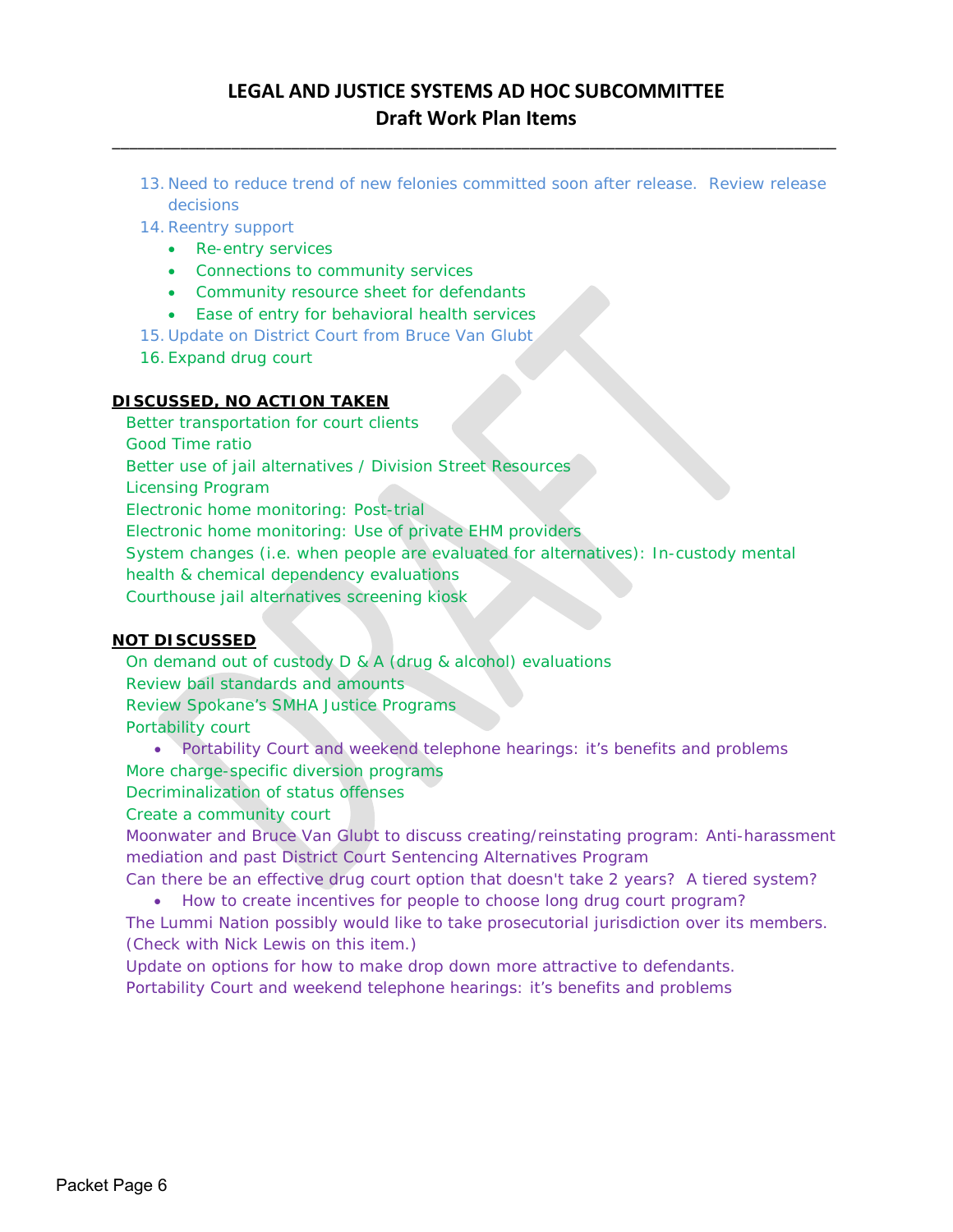\_\_\_\_\_\_\_\_\_\_\_\_\_\_\_\_\_\_\_\_\_\_\_\_\_\_\_\_\_\_\_\_\_\_\_\_\_\_\_\_\_\_\_\_\_\_\_\_\_\_\_\_\_\_\_\_\_\_\_\_\_\_\_\_\_\_\_\_\_\_\_\_\_\_\_\_\_\_\_\_\_\_\_\_\_

#### **Training**

- Host an updated EMS training
- Create an annual calendar to track training for various agencies
- Determine the specific training information that agencies track
- Create a survey of needed additional training

#### **Funding**

- Seek more funding sources and opportunities
- Engrossed Substitute House Bill (ESHB) 2263 regarding funding for mental health and cultural activities and competing funding requests

#### **Substance Use Disorder Treatment**

- Reviewing Local Suboxone Programs
- Update on Dr. Kartman's program
- Update on opiate vs. meth use (later in 2018)

#### **Housing**

- Review whether housing be an incentive to participate in specialty courts
- Review how to create another Oxford House
- Review the possibility of housing specifically for drug court participants

#### **Coordinate with other agencies and work groups**

- Homeless Strategies Work Group
- Lummi Nation
- Legal and Justice Systems Subcommittee on housing for Drug Court participants

#### **Review existing and potential programs and policies**

- Coordinated outreach and recovery support (CORS) program
- Ground level response and coordinated engagement (GRACE) program
- The competing values and ethics between getting someone out of jail as soon as possible and referrals to specialty courts that take more time (Judge Montoya-Lewis and Chris Furman for drug court, Judge Elich and Pete Smiley for mental health court)
- Can drug court have a program that is less than 2 years
- Explore the possibility of further expanding CPIT in the Sheriff's Office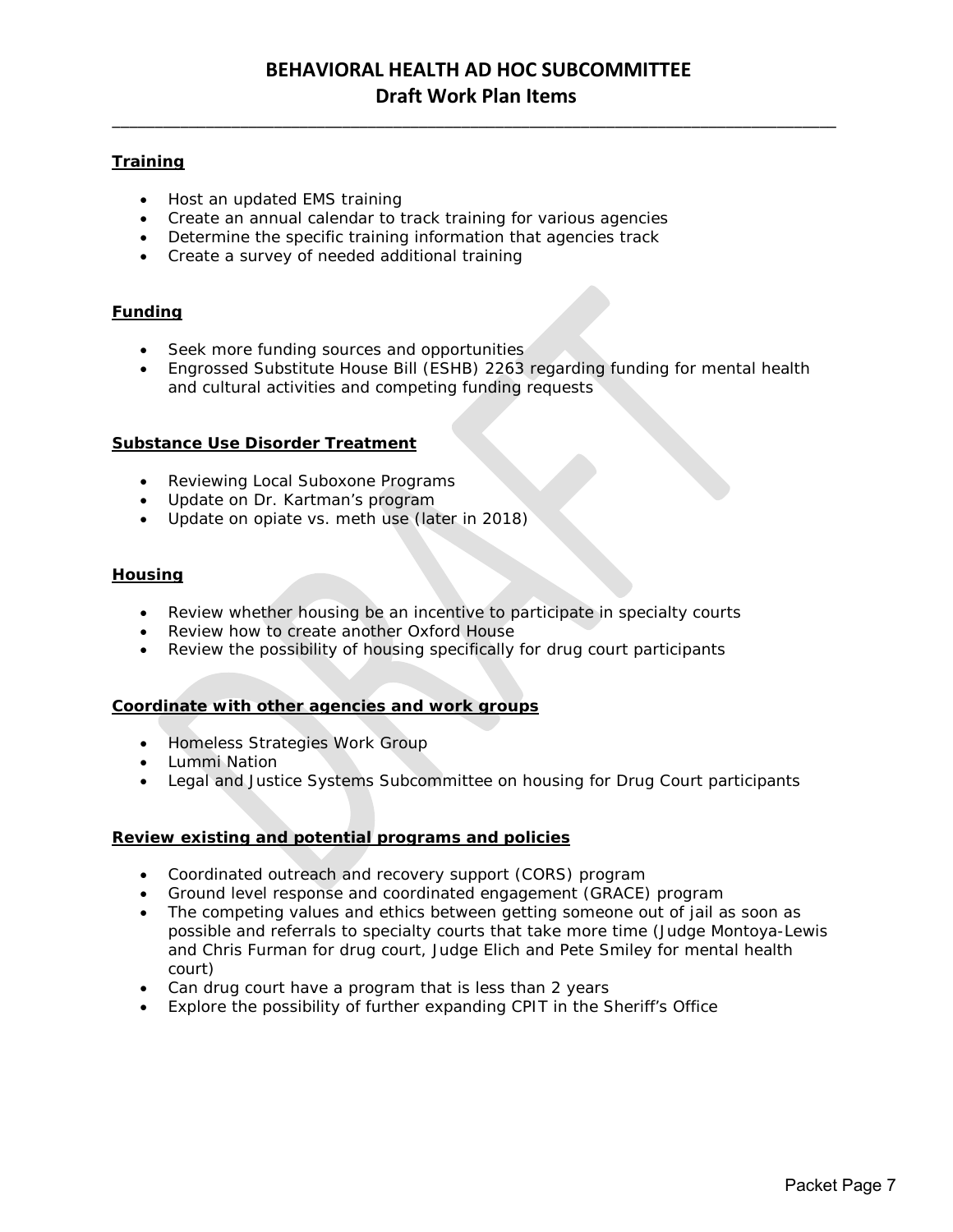# **TRIAGE FACILITY AD HOC SUBCOMMITTEE Draft Work Plan items**

\_\_\_\_\_\_\_\_\_\_\_\_\_\_\_\_\_\_\_\_\_\_\_\_\_\_\_\_\_\_\_\_\_\_\_\_\_\_\_\_\_\_\_\_\_\_\_\_\_\_\_\_\_\_\_\_\_\_\_\_\_\_\_\_\_\_\_\_\_\_\_\_\_\_\_\_\_\_\_\_\_\_\_\_\_

The purpose of the subcommittee is emerging to be multi-faceted. First, the committee advises and recommends policy and direction to the full Task Force for construction and operation of the crisis triage facility. Second, the committee supports the Health Department as this work advances. Third, the committee functions as a sounding board for the administration as they advance the facility capital project. Draft Work Plan items include:

Continue reviewing and monitoring crisis triage facility capital construction

Facility operations, including funding, staffing, and programming

• From the Vera Institute Report: explore the option of a sobering center program at the facility

Review, monitor, and coordinate facility access to first responders. Educate first responders on how to access and use the facility.

Review the North Sound Behavioral Health Organization (BHO) triage facility priority as a step-down facility for Peace Health St. Joseph Hospital

Ensure effective links with the Ground-level Response and Coordinated Engagement (GRACE) program